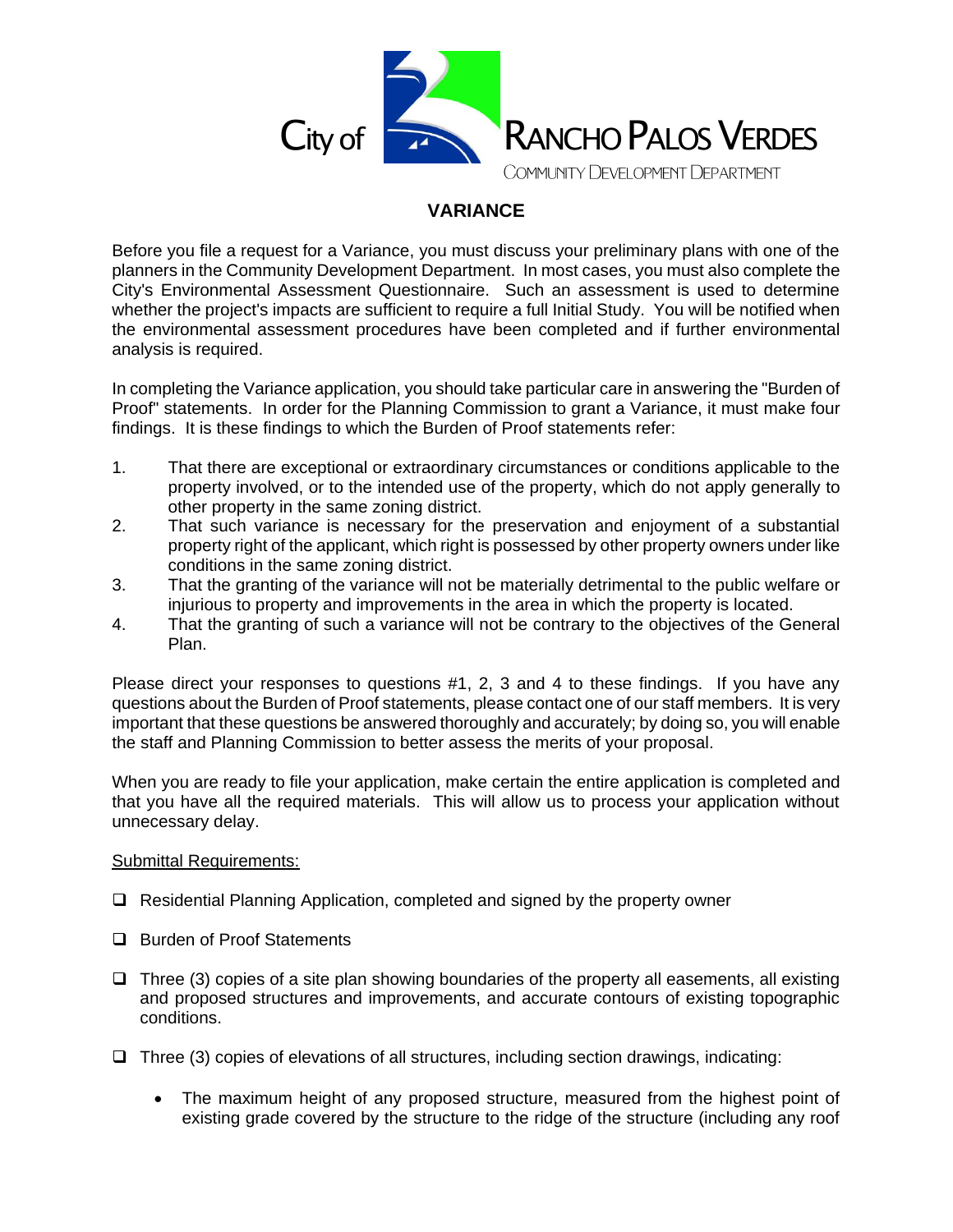tiles, roof shingles or other proposed roof material), and measured from the finished grade adjacent to the lowest foundation to the ridge.

 $\Box$  If determined necessary by the Director, three (3) copies of a grading plan.

All plans must be assembled in complete sets and folded no larger than 9 1/2" X 14". If so desired by the applicant, only one copy of the site plan, elevation drawing and floor plan may be submitted as part of the initial application package. Once it is determined by the Director that the submitted plans contain all the necessary information described in this application, then the appropriate number of plans (12 copies) will be requested from the applicant. Three (3) reduced copies (no larger than 11" X 17") of all regular sized plans must also be submitted (Note: For applications that are to be reviewed by the Planning Commission, once the application has been deemed complete, you will be required to submit an electronic version of the plans).

- ❑ Two (2) copies of a "vicinity map", prepared to scale, which shows all neighboring properties within a **500 foot radius** of the subject property (applicant). The "Vicinity Map" must be prepared exactly as described in the attached instruction sheet.
- ❑ Two (2) sets of self-adhesive mailing labels and one (1) photocopy of the labels which list the property owner of every parcel which falls within a **500 foot radius** of the subject property (applicant). The name and address of every property owner (including applicant) and the local Homeowners' Association, if any, must be typed on 8 1/2" X 11" sheets of self-adhesive labels. The mailing labels must be keyed to the corresponding lots, as shown on the vicinity map described above. The property owners mailing list must be prepared exactly as described in the attached instruction sheet. If the property owners mailing list is not prepared by a Title Company or other professional mailing list preparation service, the applicant must sign and submit the attached "Certification of Property Owners Mailing List" form.
- ❑ Filing fee: \$4,630 plus a \$4 Data Processing Fee = **\$4,634**

Please remember that if all of these materials are not submitted, **the application cannot be accepted for filing.**

Once the application has been accepted, staff will evaluate your project in preparation for a public hearing before the Planning Commission. If staff determines that further information is necessary, you will be contacted. It is your responsibility to provide the additional information.

You will than be notified of the date of the public hearing on your project. Staff will prepare a report and recommendation to the Commission. It is important that you plan to attend the hearing so that you may answer any questions the Planning Commission may raise.

(More detailed information regarding variance is contained in Section 17.60 of the Rancho Palos Verdes Development Code.)

## ➢Important

Notice: CC&R's are private restrictions or agreements. Therefore the City is not responsible for a property owner's compliance with any CC&R's that may govern their property and the City does not enforce private CC&R's. The City recommends that property owners review their title report to see if any CC&R's govern their property, and if so, consult such CC&R's prior to submittal of their application. Additionally, property owners should review their title report for any other private property restrictions (Deed Restriction, Private Easement, etc.) that may govern their property.